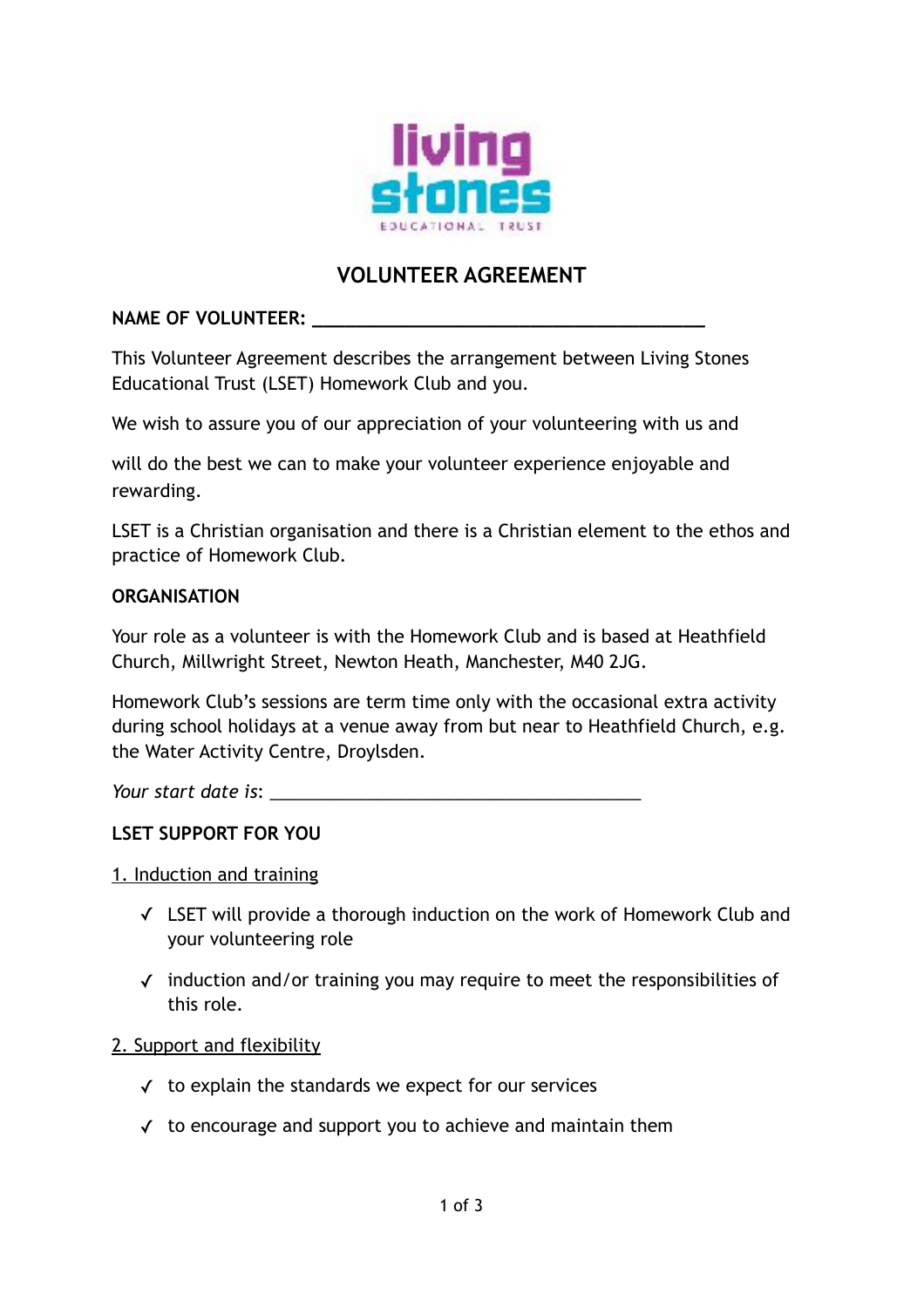- ✓ to meet with you regularly to discuss your volunteering and any successes and challenges
- $\checkmark$  to do our best to help you develop your volunteering role with us.

# 3. Expenses

- ✓ LSET will reimburse any out of pocket expenses agreed by the session leader for your session (eg. cooking materials, stationary/craft resources)
- ✓ please note that, unfortunately, LSET does not have the financial resources to cover childcare costs or travel expenses.

# 4. Health and Safety

✓ to provide adequate training and feedback in support of our Health and Safety policy (a copy is available on request).

#### 5. Insurance

 $\checkmark$  to provide adequate insurance cover for volunteers whilst carrying out their volunteering duties that have been approved and authorised by LSET leaders.

#### 6. Equal opportunities

 $\checkmark$  to ensure that all volunteers are dealt with in accordance with our Equality policy (a copy is available on request).

# 7. Problems

✓ to try to resolve fairly any problems, complaints and difficulties you may have, in accordance with our Complaints policy (a copy is available on request).

# **THE VOLUNTEER'S RESPONSIBILITIES AND DUTIES**

- $\checkmark$  to perform your volunteering role to the best of your ability;
- ✓ support Homework Club leaders in running each session
- ✓ supporting and encouraging the children's learning development
- ✓ supporting and encouraging the children's personal development
- ✓ supporting and encouraging the parents/carers
- ✓ to help LSET fulfil its role in delivering high quality, supportive services in partnership with the local community.
- ✓ to follow LSET's procedures, policies and standards